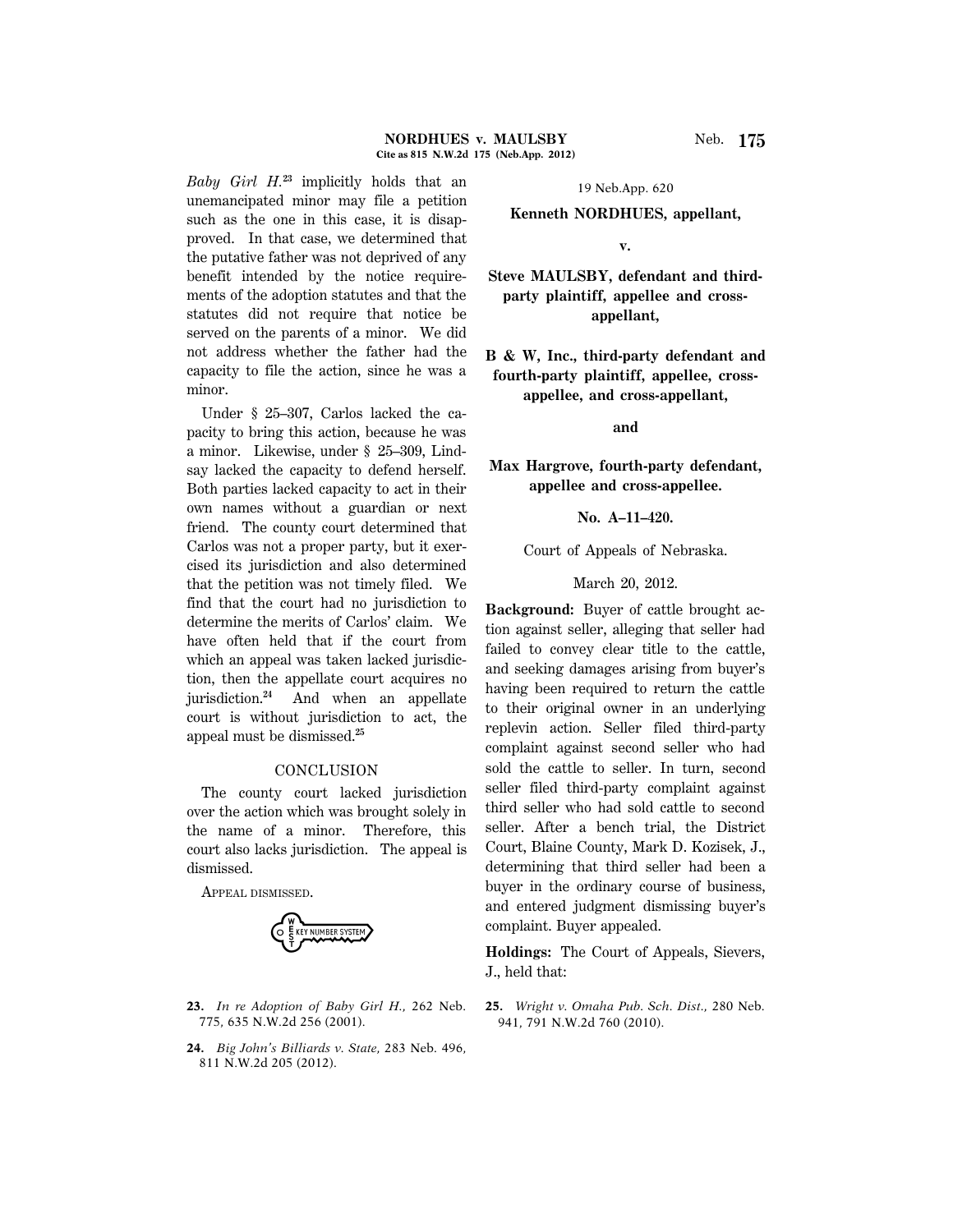- (1) Missouri, not Nebraska, law controlled issue of whether third seller had been a buyer in the ordinary course of business, and
- (2) third seller had been a buyer in ordinary course of business.

Affirmed.

## **1.** Action **<del></del><del>∞</del>21.1</del>**

The determination of rights under a contract is a law action.

# **2.** Action **<del></del>∞21.1**

A suit for damages arising from breach of a contract presents an action at law.

# **3. Appeal and Error** O**994(3), 1012.1(2)**

In a bench trial of an action at law, the trial court is the sole judge of the credibility of the witnesses and the weight to be given their testimony.

# **4. Appeal and Error**  $\infty$  **1008.1(4), 1012.1(2)**

On appeal from judgment entered following a bench trial, an appellate court will not reevaluate the credibility of witnesses or reweigh testimony but will review the evidence for clear error.

# **5. Appeal and Error**  $\approx 1008.1(2, 5)$

On appeal, the trial court's factual findings in a bench trial of an action at law have the effect of a jury verdict and will not be set aside unless clearly erroneous.

# **6. Appeal and Error**  $\infty$ **931(1), 1012.1(2)**

In reviewing a judgment awarded in a bench trial of a law action, an appellate court does not reweigh evidence, but considers the evidence in the light most favorable to the successful party and resolves evidentiary conflicts in favor of the successful party, who is entitled to every reasonable inference deducible from the evidence.

### **7. Appeal and Error** O**173(9)**

Buyer of cattle failed to raise in trial court, and thus was not entitled to consideration on appeal, issue of whether doctrine of res judicata precluded finding that seller had been a buyer in ordinary course of business, in buyer's action against seller for failing to convey good title to the cattle, seeking damages arising as a result of buyer having been required in underlying replevin action to return the cattle to original owner.

# **8. Appeal and Error**  $\approx 169$

An issue not presented to or passed on by the trial court is not appropriate for consideration on appeal.

# **9. Appeal and Error**  $\mathbb{R}$  **173(9)**

# **Judgment**  $\mathbf{$ **∞948(1)**

Res judicata is affirmative defense which must ordinarily be pleaded to be available; and while appellate court may raise issue of res judicata sua sponte, it is infrequently done.

### **10. Appeal and Error**  $\approx 719(1)$ **, 761**

An alleged error must be both specifically assigned and specifically argued in the brief of the party asserting the error to be considered by an appellate court.

#### **11. Appeal and Error**  $\approx 753(1)$ **, 766**

Although an appellate court ordinarily considers only those errors assigned and discussed in the briefs, the appellate court may, at its option, notice plain error.

### **12. Appeal and Error**  $\approx 181$

''Plain error'' is error plainly evident from the record and of such a nature that to leave it uncorrected would result in damage to the integrity, reputation, or fairness of the judicial process.

 See publication Words and Phrases for other judicial constructions and definitions.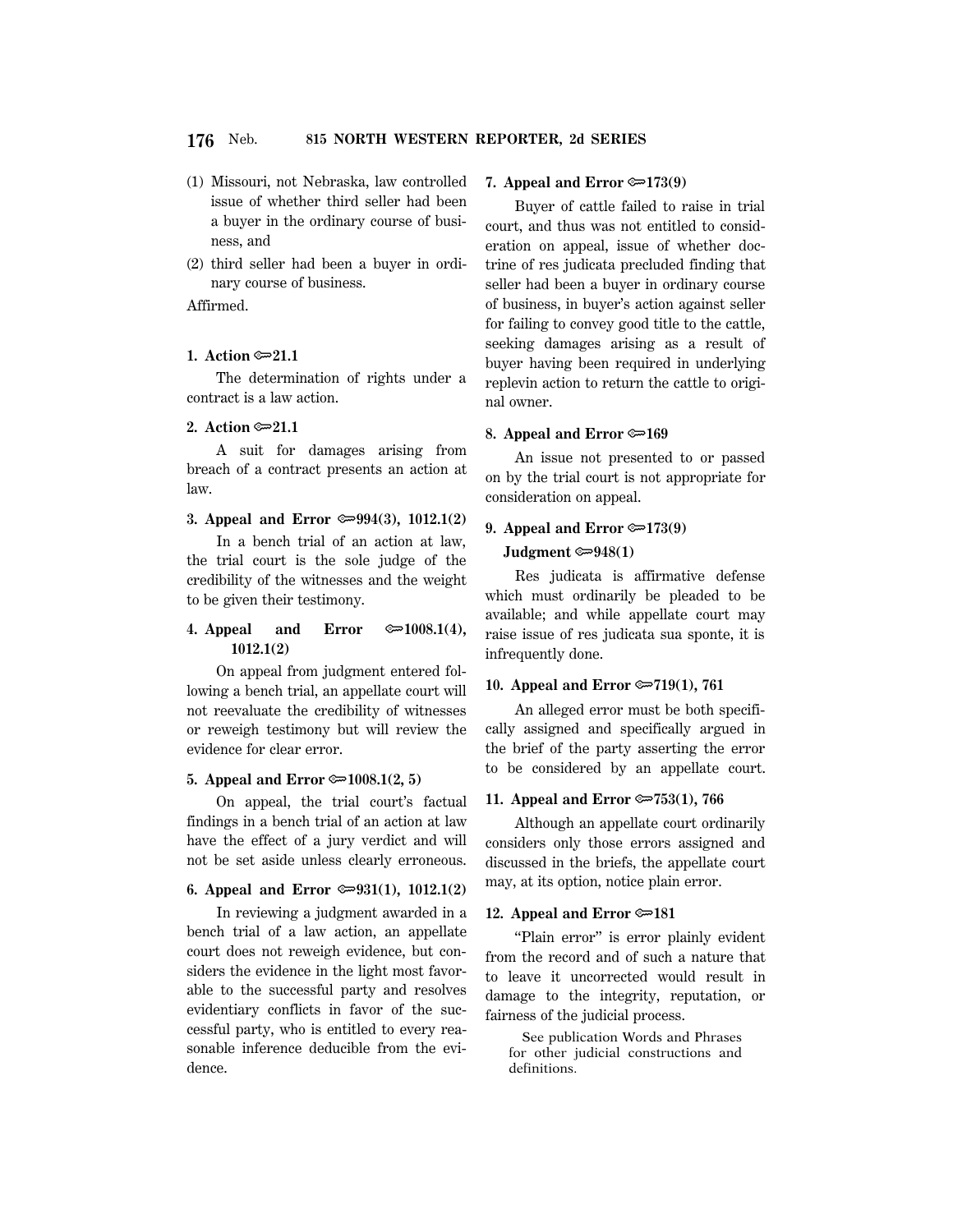# **13.** Action ∞17

The first step in a conflict-of-law analysis is to determine whether there is an actual conflict between the legal rules of different states.

# **14. Action ©**<sup>17</sup>

For purposes of conflict-of-law analysis, an actual conflict exists when a legal issue is resolved differently under the law of two states.

### **15.** Sales  $\approx 3.1$

The Uniform Commercial Code (UCC) applies when the principal purpose of a transaction is the sale of goods, but does not apply when the contract is principally for services. Neb.Rev.St.U.C.C. § 2–102.

# **16. Sales**  $\approx 234(7)$

Actual conflict existed between section of Nebraska and Missouri Uniform Commercial Code (UCC) governing circumstances in which an entrustee merchant had power to transfer rights to a buyer in the ordinary course of business, and thus it would be necessary to determine whether Nebraska or Missouri law controlled issue of whether seller to whom cattle had been entrusted could transfer good title to buyer; Nebraska's statute limited an entrustee merchant's power to transfer rights to a buyer in the ordinary course of business to circumstances in which the goods had been delivered to entrustee merchant ''for purposes of sale,'' while Missouri's statute did not have the same limitations. Neb.Rev. St.U.C.C. § 2–403(2); V.A.M.S. § 400.2– 403(2).

#### **17. Sales**  $\approx 234(7)$

Missouri, not Nebraska, section of Uniform Commercial Code (UCC), governing circumstances in which an entrustee merchant had power to transfer rights to a buyer in the ordinary course of business, controlled determination of issue of whether seller to whom cattle had been entrust-

ed could transfer good title to buyer, since original owner, seller, and buyer were all Missouri residents, and original transfer and seller's sale to buyer had occurred in Missouri; although, through a series of transactions, cattle had been eventually sold to Nebraska residents, it was the original transfer of cattle and seller's sale of cattle to buyer that controlled conflict of law analysis. Neb.Rev.St.U.C.C. § 2– 403(2); V.A.M.S. § 400.2–403(2).

# **18. Evidence ©**80(1, 2)

In the absence of pleading and proof to the contrary, Nebraska courts presume that the law of the foreign jurisdiction which should be applied is the same as the Nebraska law, as to Constitution, statutes, and case law.

#### **19. Sales ∞234(7)**

Under Missouri law, original owner of cattle, by entrusting cattle to seller, gave seller power to transfer all of original owner's rights in cattle to a buyer in the ordinary course of business, since both original owner and seller were merchants with regard to cattle. V.A.M.S. § 400.2– 403(2).

# **20. Sales** O**234(7)**

Under Missouri law, buyer of 140 head of cattle was a ''buyer in the ordinary course of business,'' receiving all rights in the cattle from seller to whom original owner had entrusted cattle, even though original owner had not intended for seller to sell cattle, since buyer had no actual or constructive notice of any problem with seller's title to the cattle; buyer had known seller for 20 years and had never had a title issue in previous cattle transactions, price of \$842 per head was in fair market range based on quality and condition of cattle, and fact that buyer received an additional 10 head free of charge was not sufficient to put buyer on notice of any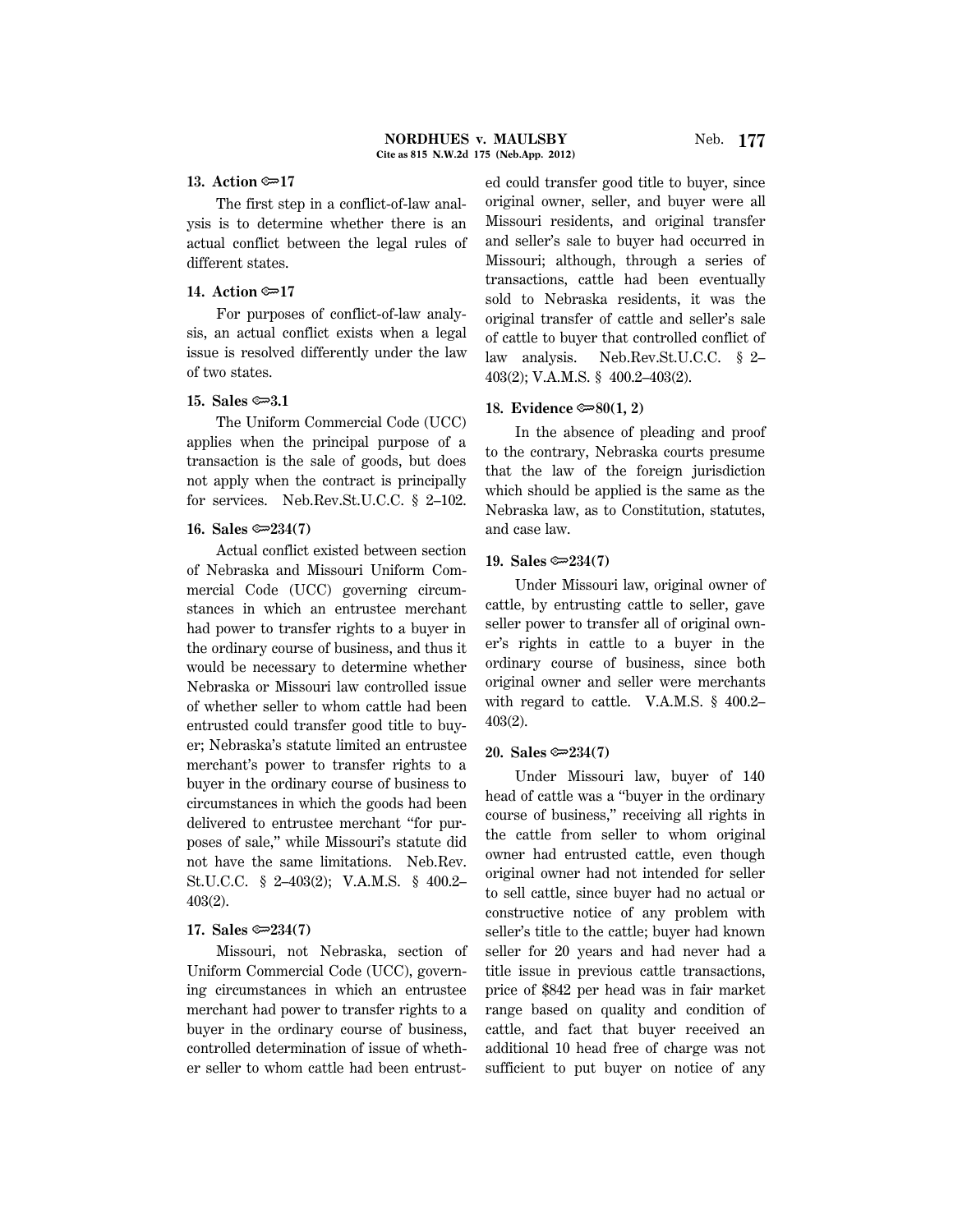problems with title, since other problems existed with seller's performance on contract, including that some of the cattle were not in as good a condition as had been represented. V.A.M.S. §§ 400.1– 201(9), 400.2–403(2).

 See publication Words and Phrases for other judicial constructions and definitions.

### **21.** Sales  $\textcircled{=}234(1)$

A ''bona fide purchaser'' is one who pays a valuable consideration, has no notice of outstanding rights of others and who acts in good faith. Neb.Rev.St.U.C.C. § 1-201(9); V.A.M.S. § 400.1-201(9).

 See publication Words and Phrases for other judicial constructions and definitions.

### **22.** Sales  $\mathbb{R}$ 235(3)

Notice of outstanding rights of others, such as will preclude a buyer from being a bona fide purchaser, may be imparted to a prospective buyer by actual or constructive notice of facts which would place a reasonably prudent person upon inquiry as to the title he is about to purchase. Neb.Rev.St. U.C.C. § 1–201(9); V.A.M.S. § 400.1– 201(9).

### *Syllabus by the Court*

1. **Contracts.** The determination of rights under a contract is a law action.

2. **Breach of Contract: Damages.** A suit for damages arising from breach of a contract presents an action at law.

3. **Trial: Witnesses.** In a bench trial of an action at law, the trial court is the sole judge of the credibility of the witnesses and the weight to be given their testimony.

4. **Witnesses: Evidence: Appeal and Error.** An appellate court will not reevaluate the credibility of witnesses or reweigh testimony but will review the evidence for clear error.

5. **Judgments: Appeal and Error.** The trial court's factual findings in a bench trial of an action at law have the effect of a jury verdict and will not be set aside unless clearly erroneous.

6. **Judgments: Appeal and Error.** In reviewing a judgment awarded in a bench trial of a law action, an appellate court does not reweigh evidence, but considers the evidence in the light most favorable to the successful party and resolves evidentiary conflicts in favor of the successful party, who is entitled to every reasonable inference deducible from the evidence.

7. **Appeal and Error.** An issue not presented to or passed on by the trial court is not appropriate for consideration on appeal.

8. **Res Judicata.** Res judicata is an affirmative defense which must ordinarily be pleaded to be available; and while an appellate court may raise the issue of res judicata sua sponte, it is infrequently done.

9. **Appeal and Error.** An alleged error must be both specifically assigned and specifically argued in the brief of the party asserting the error to be considered by an appellate court.

10. **Appeal and Error.** Although an appellate court ordinarily considers only those errors assigned and discussed in the briefs, the appellate court may, at its option, notice plain error.

 $\frac{1}{621}$ 11. **Appeal and Error.** Plain error is error plainly evident from the record and of such a nature that to leave it uncorrected would result in damage to the integrity, reputation, or fairness of the judicial process.

12. **Jurisdiction: States.** The first step in a conflict-of-law analysis is to determine whether there is an actual conflict between the legal rules of different states.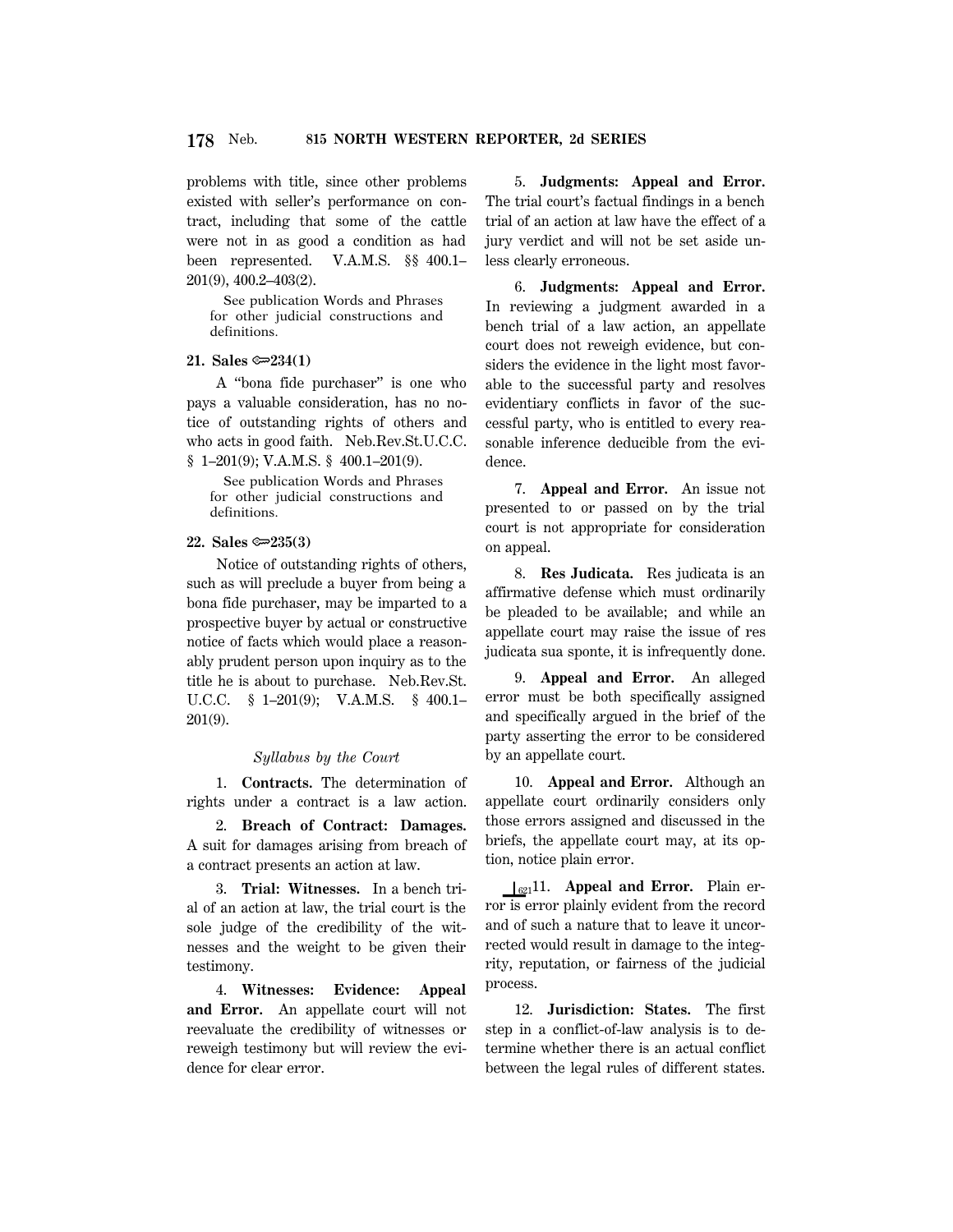13. **Jurisdiction: States.** An actual conflict exists when a legal issue is resolved differently under the law of two states.

14. **Uniform Commercial Code: Contracts: Sales.** The Uniform Commercial Code applies when the principal purpose of a transaction is the sale of goods, but does not apply when the contract is principally for services.

15. **Uniform Commercial Code: Words and Phrases.** Merchant means a person who deals in goods of the kind or otherwise by his or her occupation holds himself or herself out as having knowledge or skill peculiar to the practices or goods involved in the transaction or to whom such knowledge or skill may be attributed by his or her employment of an agent or broker or other intermediary who by his or her occupation holds himself or herself out as having such knowledge or skill.

16. **Uniform Commercial Code: Words and Phrases.** Entrusting includes any delivery and any acquiescence in retention of possession regardless of any condition expressed between the parties to the delivery or acquiescence and regardless of whether the procurement of the entrusting or the possessor's disposition of the goods have been such as to be larcenous under the criminal law.

17. **Jurisdiction: States.** When there is an actual conflict between the laws of different states, the rights and duties of the parties with respect to an issue in contract are determined by the local law of the state which, with respect to that issue, has the most significant relationship to the transaction and the parties.

18. **Jurisdiction: States: Presumptions.** In the absence of pleading and proof to the contrary, Nebraska courts presume that the law of the foreign jurisdiction which should be applied is the same as the Nebraska law, as to Constitution, statutes, and case law.

19. **Uniform Commercial Code: Words and Phrases.** A buyer in the ordinary course of business is a person that buys goods in good faith and without knowledge that the sale violates the rights of another person in the goods, and in the ordinary course from a person, other than a pawnbroker, in the business of selling goods of that kind.

20. **Uniform Commercial Code: Words and Phrases.** A person buys goods in the ordinary course if the sale to the person comports with the usual or customary practices in the kind of business in which the seller is engaged or with the seller's own usual or customary practices.

21. **Uniform Commercial Code: Words and Phrases.** Good faith in the case of a merchant means honesty in fact and the observance of reasonable commercial standards of fair dealing in the trade.

22. **Vendor and Vendee: Consideration: Notice: Words and Phrases.** A bona fide purchaser is one who pays a valuable consideration, has no notice of outstanding rights of others, and acts in good faith.

23. **Vendor and Vendee: Notice: Title.** Necessary notice may be imparted to a prospective purchaser by actual or constructive notice of facts which would place a reasonably prudent person upon inquiry as to the title he or she is about to purchase.

Rodney J. Palmer, Ainsworth, of Palmer & Flynn, P.C., L.L.O., for appellant.

Barry D. Geweke, Ord, of Stowell, Kruml & Geweke, P.C., L.L.O., for appellee Steve Maulsby.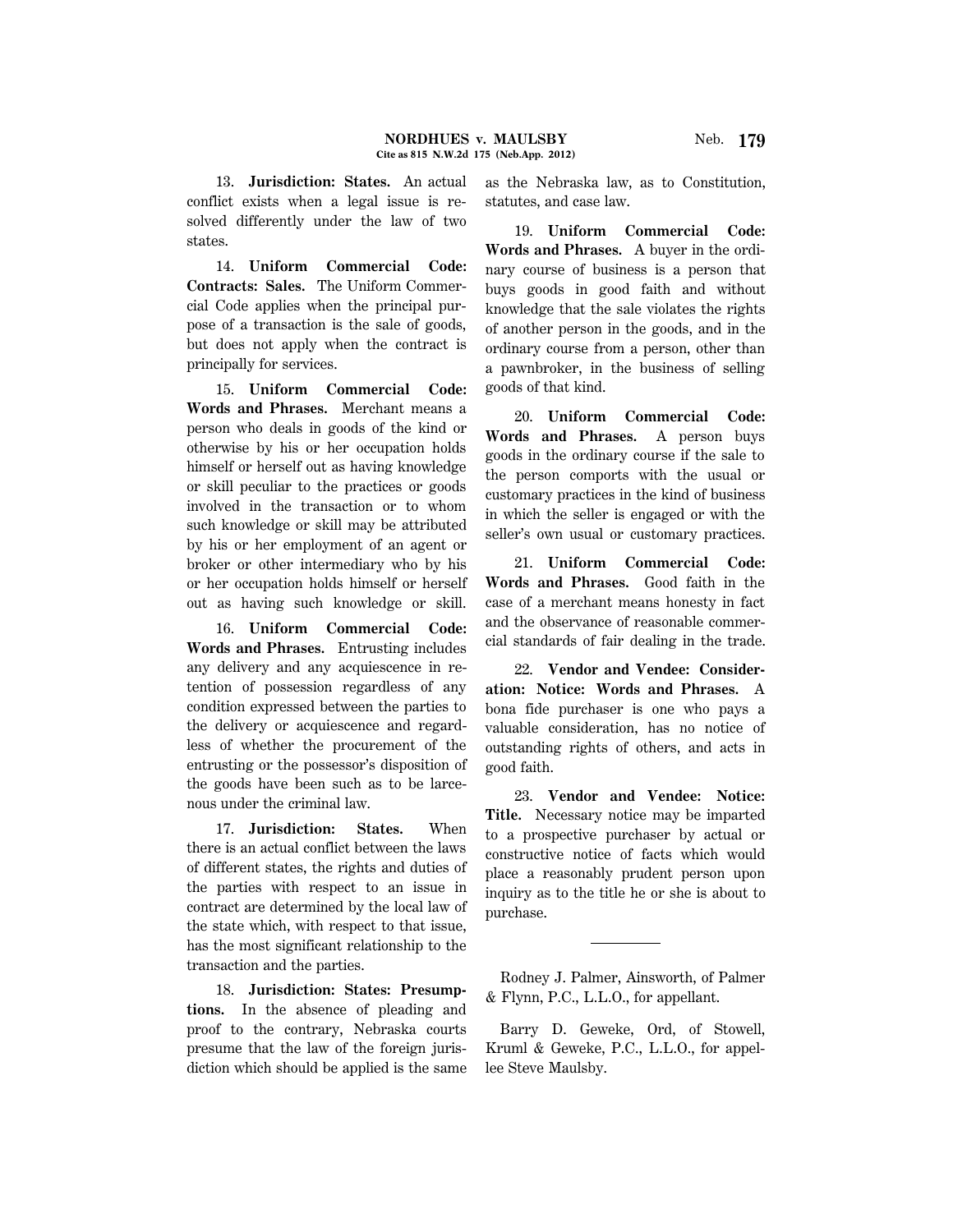John A. Selzer, of Simmons Olsen Law Firm, P.C., Scottsbluff, for appellee B & W, Inc.

Bradley D. Holbrook and Justin R. Herrmann, of Jacobsen, Orr, Nelson, Lindstrom & Holbrook, P.C., L.L.O., Kearney, for appellee Max Hargrove.

IRWIN, SIEVERS, and MOORE, Judges.

SIEVERS, Judge.

# $\frac{1622}{\text{L}}$ . INTRODUCTION

Kenneth Nordhues appeals from the decision of the district court for Blaine County which dismissed his claim for damages regarding cattle that were previously taken from him in a replevin action.

# II. OVERVIEW

James Norwood bought 190 heifers in Valentine, Nebraska, and then delivered them to Kevin Asbury in Missouri to care for them. While in Asbury's care, 150 of the heifers were sold/given to Max Hargrove. Hargrove in turn sold the heifers to B & W, Inc. B & W sold 115 of the heifers to Steve Maulsby, who in turn sold the heifers to Nordhues. The chain of sales from Asbury to Nordhues occurred within a span of approximately 2 weeks.

This matter arises out of a companion case, *Norwood v. Nordhue,* No. A–09–1025, 2010 WL 2902345 (Neb.App. July 13, 2010) (selected for posting to court Web site). In the companion case, Norwood, the first owner in the chain, sought to replevin 115 heifers from Nordhues, the last ''owner'' in the chain. Using Nebraska law, we determined that Nordhues did not acquire any title or right to the heifers, and thus, Nordhues  $\int_{623}$ was ordered to deliver the heifers to Norwood. This case was then filed, in which Nordhues sued Maulsby for the amount he had paid for the cattle, alleging that Maulsby did not have good title to the heifers in order to sell them to him. In turn, each previous seller in this chain was brought into the case as a party defendant with the exception of Asbury, who has taken bankruptcy. Thus, all those through whose hands passed the cattle purchased by Norwood at Valentine are parties to the suit, except Asbury.

### III. FACTUAL BACKGROUND

Norwood, who resides in Weston, Missouri, purchased 190 heifers at the Valentine livestock auction on March 27, 2008. Norwood shipped the heifers to Asbury in Armstrong, Missouri, on March 28. According to Norwood, the initial agreement was that he was to provide bulls to breed the heifers, pay half of the mineral costs, pay all veterinarian bills for the heifers, and pay half of the veterinarian expenses for the resulting calves. Asbury was to provide feed and care for the heifers and calves. The calves would then be sold at weaning time, with Norwood and Asbury dividing the proceeds equally. At some point, Norwood and Asbury discussed breeding the heifers by means of artificial insemination. According to Norwood, Asbury was to bear the costs related to the artificial insemination of the heifers. After the insemination process was completed, the heifers were placed in pastures with bulls provided by Asbury. At some point, Asbury informed Norwood that he did not have room to pasture all of the heifers until calving time and that Norwood would have to sell about half of them as bred heifers. According to Norwood, he and Asbury did not discuss or have any agreement about when or where that half of the heifers would be marketed.

Norwood learned the heifers were no longer in Missouri in October 2008, when law enforcement personnel informed him that Asbury had been foreclosed on by the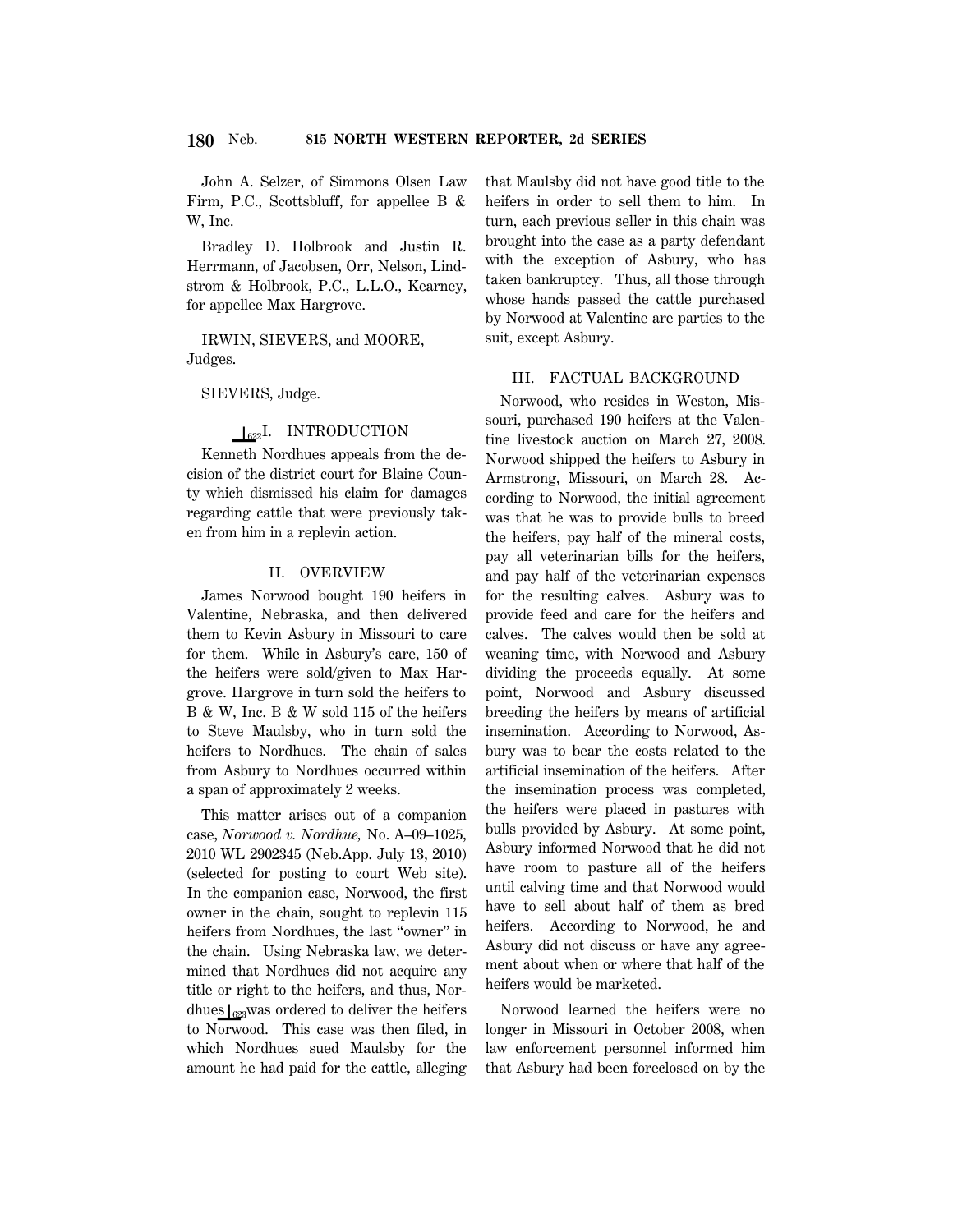bank and that there were not ''very many cattle left there.'' According to Norwood, he confronted Asbury, who informed him that because of the foreclosure, he had moved the heifers "to a  $\int_{624}$ safe place." Asbury would not tell Norwood where the heifers were located.

According to Asbury, when the heifers left his property, they were delivered to Hargrove, but Asbury confirmed that Norwood did not agree to this. Specifically, Asbury testified that he did not have any directive from Norwood that the heifers leave his place. When asked whether Norwood and Hargrove had any agreement about the heifers being taken from Asbury's place, Asbury replied, ''It was a favor for me.'' Asbury indicated that Hargrove was going to take care of the heifers for Asbury. According to Asbury, there was no understanding that Norwood would pay Hargrove for keeping Norwood's heifers, and Asbury was unsure as to whether Hargrove knew that the heifers were Norwood's. Asbury agreed that he received some money from Hargrove, but he testified that this money was not for Norwood's heifers. Asbury thought that all 190 head of Norwood's heifers went to Hargrove on the same date. Asbury testified that when the heifers left his farm and went into Hargrove's custody, he was not in any way trying to sell the heifers and that he did not have any authorization or intent to sell them. As far as Asbury was concerned, the heifers remained Norwood's property at that point.

On the other hand, according to Hargrove, he purchased 140 head of bred heifers from Asbury (and received an additional 10 head at no charge). Hargrove testified that Asbury represented that he owned these heifers. Hargrove denied that Asbury sent the heifers to him to take care of them for him, and Hargrove testified that he did not have any relationship with Norwood. According to Hargrove, the 140 heifers he purchased from Asbury (plus the additional 10 head) were sorted from approximately 190 head of heifers at Asbury's place. Hargrove did not know what happened to the 40 remaining heifers.

Hargrove then sold 140 of the Norwood heifers to B & W—Hargrove also gave B & W, at no charge, the extra 10 head that he had received from Asbury. B & W then sold 115 of the Norwood heifers to Maulsby, who, in turn, sold the 115 heifers to Nordhues.

# $\log$ IV. PROCEDURAL BACKGROUND

### 1. COMPANION CASE—REPLEVIN

Norwood filed a petition in replevin in the district court for Blaine County, Nebraska, on November 12, 2008. Norwood alleged that he was the owner of 190 heifers, which he purchased at the Valentine livestock auction on March 27, 2008, and that some of these heifers were currently in Nordhues' possession in Blaine County. Norwood alleged that he was entitled to immediate possession of the heifers and that Nordhues had wrongfully detained and refused to deliver them to Norwood or to allow Norwood to take possession of them. Norwood sought judgment against Nordhues for return of the heifers, or for their value if not returned, and for his damages and costs.

Norwood filed a motion for summary judgment on March 31, 2009, which was heard by the district court on April 21. The court received exhibits into evidence, including the depositions of Norwood, Asbury, an employee of Asbury, Hargrove, a representative of B & W, a person affiliated with B & W, and Maulsby. The information contained in these depositions is summarized above. The district court entered an order on August 5, granting Nor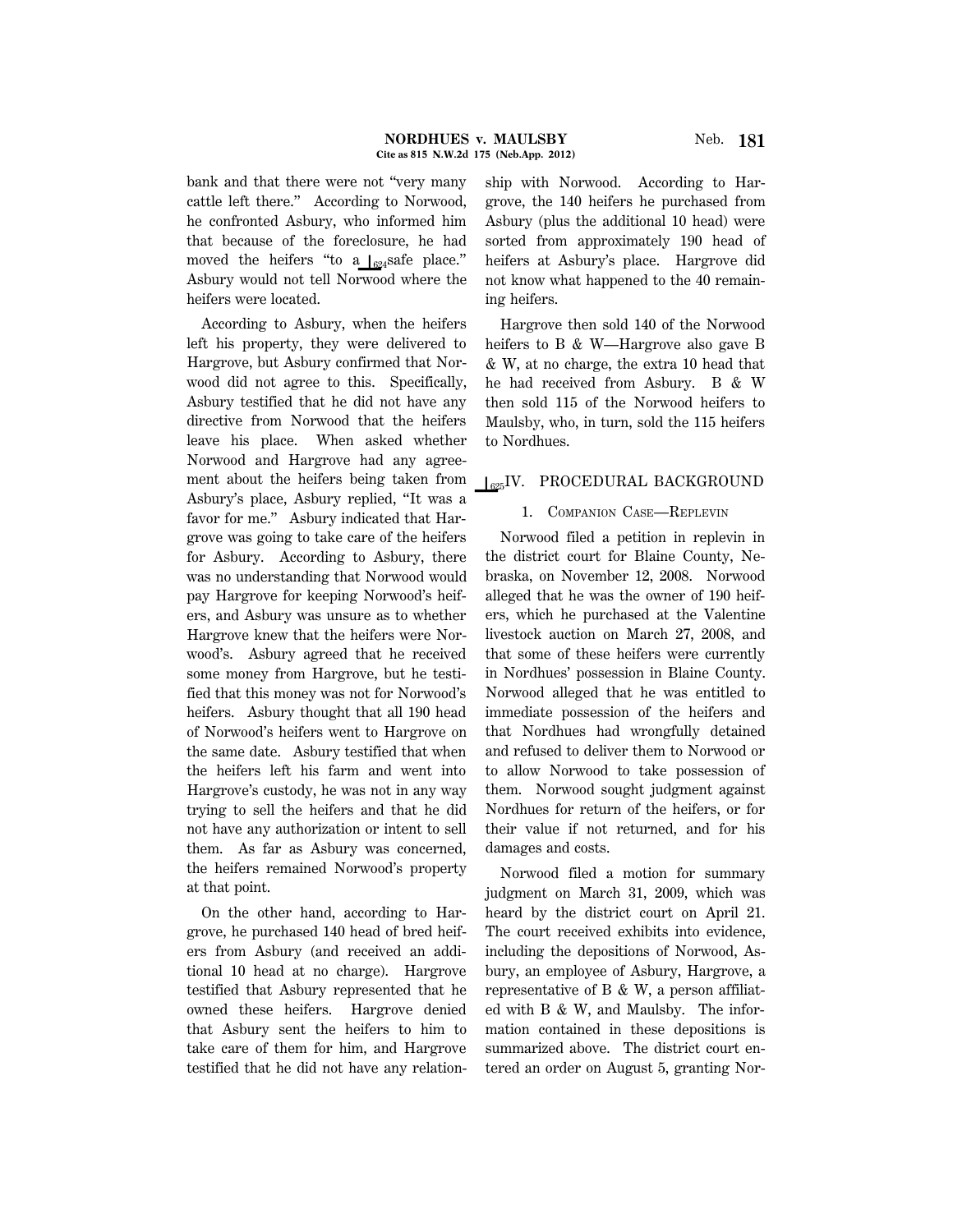wood's motion for summary judgment. Applying Nebraska law, the district court concluded that either Asbury or Hargrove was a thief who stole Norwood's heifers and that any title Hargrove received from Asbury was void. The court further concluded that because neither Asbury nor Hargrove had the ability to convey any title or rights to the heifers, neither B & W, Maulsby, nor Nordhues acquired any title to or ownership rights in the heifers. The court ordered Nordhues to deliver possession of the 113 heifers to Norwood. (At the time of the replevin proceedings, Nordhues had only 113 of the 115 Norwood heifers he purchased from Maulsby in his possession. The other two apparently either died or were lost.) Nordhues appealed to this court, and we affirmed the district court's decision. See *Norwood v. Nordhue,* No. A–09–1025, 2010 WL 2902345 (Neb.App. July 13, 2010) (selected for posting to court Web site).

 $16262$ . CURRENT PROCEEDINGS

On October 1, 2009, Nordhues filed a complaint against Maulsby and Midwestern Cattle Marketing, LLC (Midwestern Cattle), seeking damages in the amount of \$117,300 for Maulsby and Midwestern Cattle's failure to convey clear title to 115 head of bred heifers.

Maulsby filed an answer and third-party complaint on November 16, 2009. In his third-party complaint, Maulsby alleged the following: He purchased 115 bred heifers from B & W, which he resold to Nordhues; B & W breached its contract with Maulsby to deliver clean title to the 115 bred heifers; and B & W should be required to pay any judgment entered against Maulsby or Midwestern Cattle in Nordhues' action against them. Maulsby asked that the district court award him judgment against B & W for damages ''in an amount to be proven at trial including but not limited to the amount of any judgment and costs

awarded against Maulsby for Plaintiff,  $\ldots$ Nordhues, in this litigation.''

B & W filed an answer and third-party complaint on January 1, 2010. In its third-party complaint, B & W alleged the following: B & W purchased 140 heifers from Hargrove, and it resold 115 of the bred heifers to Maulsby; B & W purchased the bred heifers from Hargrove in good faith and for value; and B & W is a ''buyer in the ordinary course of business'' with regard to the bred heifers as that term is defined in the applicable Uniform Commercial Code (U.C.C.). However, B & W also alleged that if it is determined that B & W is liable to Maulsby on the basis of Maulsby's third-party complaint, then Hargrove breached the provisions of his agreement with B & W which required Hargrove to deliver clear title to the bred heifers to B & W and Hargrove should be held liable to B & W for any damages sustained by B & W because of the breach, including any amount that B & W is held to be liable to Maulsby for. In its answer and third-party complaint, B & W alleged that Missouri law should determine the outcome of the proceedings.

In his answer filed on February 12, 2010, Hargrove denied breaching the provisions of his agreement with B & W which  $\int_{627}$ required Hargrove to deliver clear title to the bred heifers to B & W.

In an order filed on February 18, 2010, the district court dismissed Nordhues' complaint against Midwestern Cattle after finding that it was Maulsby, not Midwestern Cattle, who was involved in the livestock transactions. The district court found that, according to the evidence, Maulsby, who was employed by Midwestern Cattle, had mistakenly used a Midwestern Cattle receipt for what was his personal livestock transaction. Midwestern Cattle had no further involvement in this case.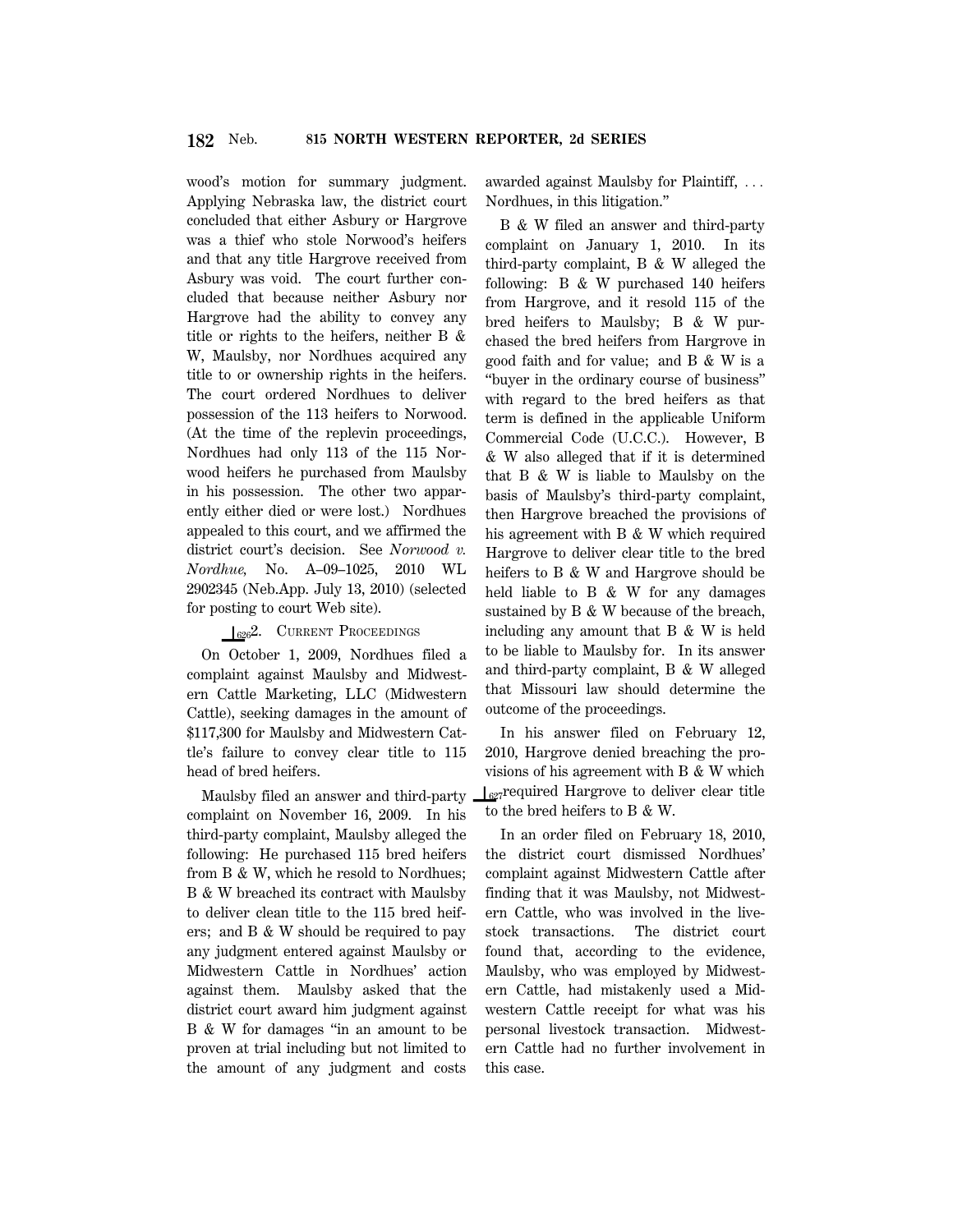Apparently, all parties filed motions for summary judgment and a hearing on such motions was held on June 8, 2010 (neither the motions nor the proceedings thereupon are in our record). On September 10, the district court filed its order denying the motions for summary judgment. The district court found that Norwood, Asbury, Hargrove, and B & W are all merchants regarding cattle. The district court then conducted a ''[c]hoice of laws'' analysis, ultimately finding that Missouri law should be applied to the transactions between Norwood/Asbury, Asbury/Hargrove, and Hargrove/B & W. The district court then found that, under Missouri law, Norwood gave Asbury the power to transfer all of Norwood's rights (the rights of an owner) in the heifers to a buyer in the ordinary course of business. The district court then found that Asbury's rights could be transferred only to a buyer in the ordinary course of business, as defined by Missouri law. Because the district court found that the circumstances of the case created a question of fact as to whether Hargrove was a buyer in the ordinary course of business and a good faith purchaser, the district court denied all parties' motions for summary judgment.

A pretrial conference was held on October 19, 2010. As a result of discussion had at the pretrial conference, the parties filed a stipulation on December 15. Nordhues, Maulsby, B & W, and Hargrove stipulated as follows:

1. In August 2008, Nordhues, purchased 115 head of heifers (the ''Heifers'') from Maulsby for \$117,300.00.

 $\log_2 2$ . Maulsby had purchased the Heifers from B & W for \$110,400.00.

3. B & W had purchased the Heifers from Hargrove.

4. All evidence presented to the court at the hearing on the Motion for Summary Judgment held on June 8, 2010 may be submitted as evidence in the trial of this action without objection.

5. If the court determines that Hargrove did not convey good title to the Heifers to B  $\&$  W, then the court may enter judgment in favor of the parties as follows:

A. Nordhues shall be entitled to a judgment against Maulsby in the sum of \$117,300.00 plus Nordhues' costs.

B. Maulsby shall be awarded judgment against B & W for the amount of the judgment awarded to Nordhues against Maulsby plus Maulsby's costs.

C. B & W shall be awarded judgment against Hargrove for the amount of the judgment awarded to Maulsby against B & W plus B & W's costs.

In its pretrial order filed on December 17, the district court stated: ''After discussion between the court and counsel, the sole issue to be determined by the court is whether Harg[ro]ve was a buyer in the ordinary course of business and a good faith purchaser.'' This would be the only issue left for resolution as a result of the parties' stipulation.

A bench trial was held on January 5, 2011. The district court filed its judgment of dismissal on April 21. In its judgment, the district court said, ''In the Order Denying Motions for Summary Judgment  $\ldots$ the court made certain findings which are confirmed and recited again herein.'' Then the district court recited, nearly verbatim, its ''choice of laws'' analysis from its September 10, 2010, order denying the motions for summary judgment, which found that Missouri law should be applied to the transactions between Norwood/Asbury, Asbury/Hargrove, and Hargrove/B & W. The district court then addressed the Asbury/Hargrove transaction to determine whether Hargrove was a buyer in the ordinary course of business and a good faith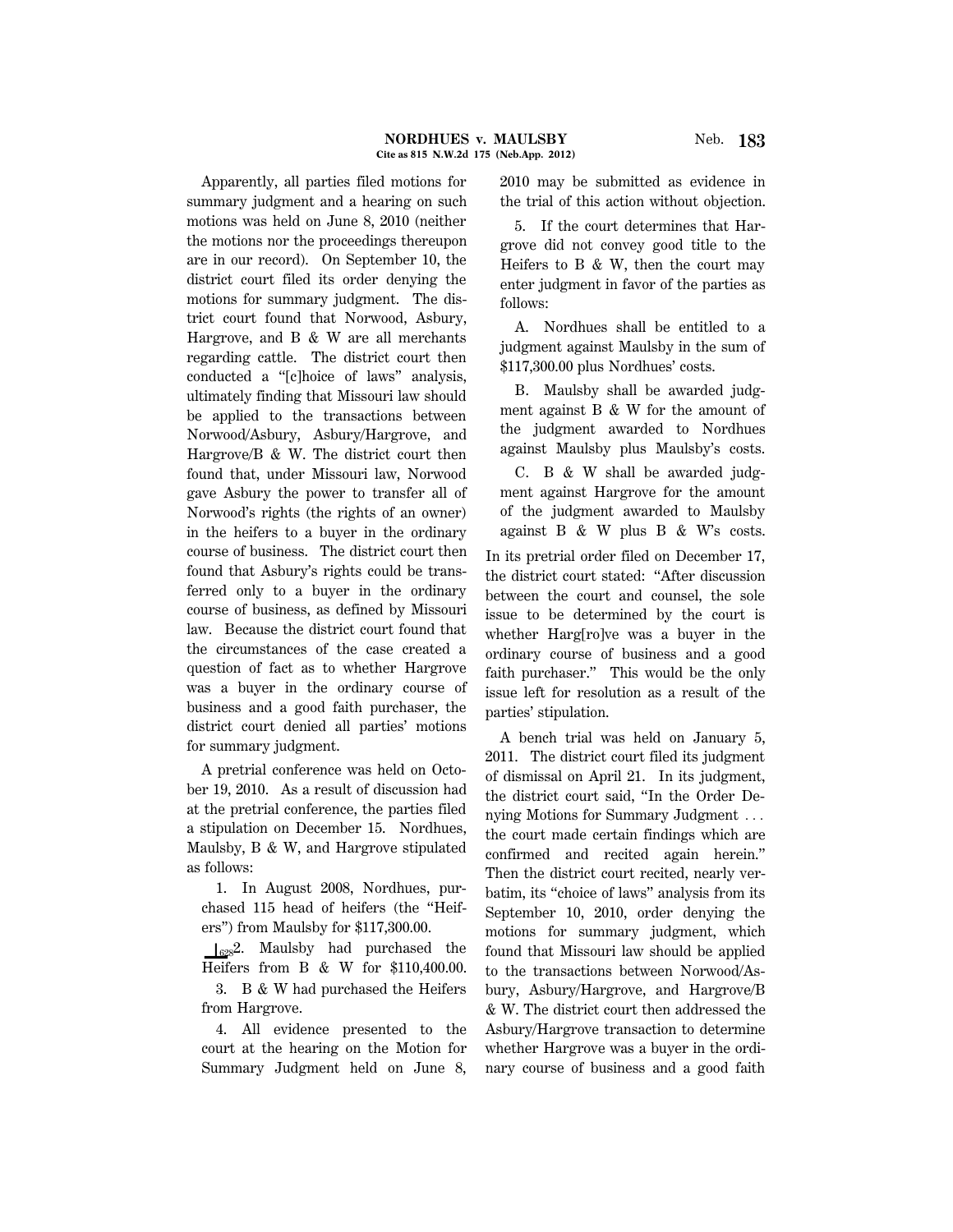purchaser. The district court determined that he was.

The district court found that Hargrove bought the heifers from Asbury without actual knowledge that the heifers were  $\int_{629}$ owned by someone other than Asbury. The district court also found that Hargrove was a good faith purchaser for value, despite receiving an additional 10 heifers from Asbury free of charge. The district court noted that there were any number of reasons for the free extra 10 head: The heifers were not as represented and had lost weight; some heifers were "open" (i.e., not bred); Asbury knew he was short on the cow-calf pairs and bred heifers he was to have delivered—as part of other transactions between Asbury/Hargrove, Asbury/B & W, and Hargrove/B & W which occurred at the same time Asbury sold the Norwood heifers to Hargrove; and Asbury was to haul one load of heifers which he did not haul. The district court also found that Hargrove's purchase price was not an indication that Hargrove did not pay fair market value. The district court found that Hargrove made ''no more than each subsequent seller'' and that the transactions seem to ''reflect capitalism at its best'' because each party was able to make a profit. The district court concluded that the price at which Hargrove purchased the heifers "would not put one on inquiry as to the title he was about to purchase.''

The district court acknowledged the discrepancy between its decision and the decision in the companion replevin case which we decided on appeal and which we earlier referenced. The district court stated:

The court is acutely aware of the seemingly inconsistent results between the two cases. The court decides the cases upon the issues raised by the pleadings and the evidence adduced. The evidence adduced herein leads the court to conclude that Hargrove was a buyer in the ordinary course of business. The facts available to Hargrove were not such that they would have put a reasonably prudent person upon inquiry as to the title he is about to purchase.

The district court dismissed Nordhues' complaint with prejudice. Nordhues now appeals.

### V. ASSIGNMENTS OF ERROR

Nordhues assigns that the district court erred by (1) dismissing Nordhues' complaint with prejudice; (2) finding that  $\int_{630}$ Hargrove was a buyer in the ordinary course of business, contrary to its prior finding; (3) finding that Hargrove was a good faith purchaser, contrary to its prior finding; (4) failing to follow the pretrial order and limit the issues; and (5) failing to find that Nordhues was a bona fide purchaser for value without notice and a buyer in the ordinary course of business.

On cross-appeal, Maulsby assigns that (1) in the event it is determined that the trial court erred in dismissing Nordhues' complaint, then the trial court also erred in denying Maulsby's third-party complaint against  $B \& W$ , and  $(2)$  in the event it is determined that the trial court erred by not entering judgment for Nordhues against Maulsby, then the trial court also erred by not entering judgment for Maulsby against B & W in a like amount.

On cross-appeal, B  $&$  W assigns that (1) in the event it is determined that the trial court erred in dismissing Nordhues' complaint against Maulsby and in denying Maulsby's third-party complaint against B & W, then the trial court also erred in denying B & W's third-party complaint against Hargrove, and (2) in the event it is determined that the trial court erred by not entering judgment for Nordhues against Maulsby and by not entering judgment for Maulsby against B & W, then the trial court also erred by not entering judg-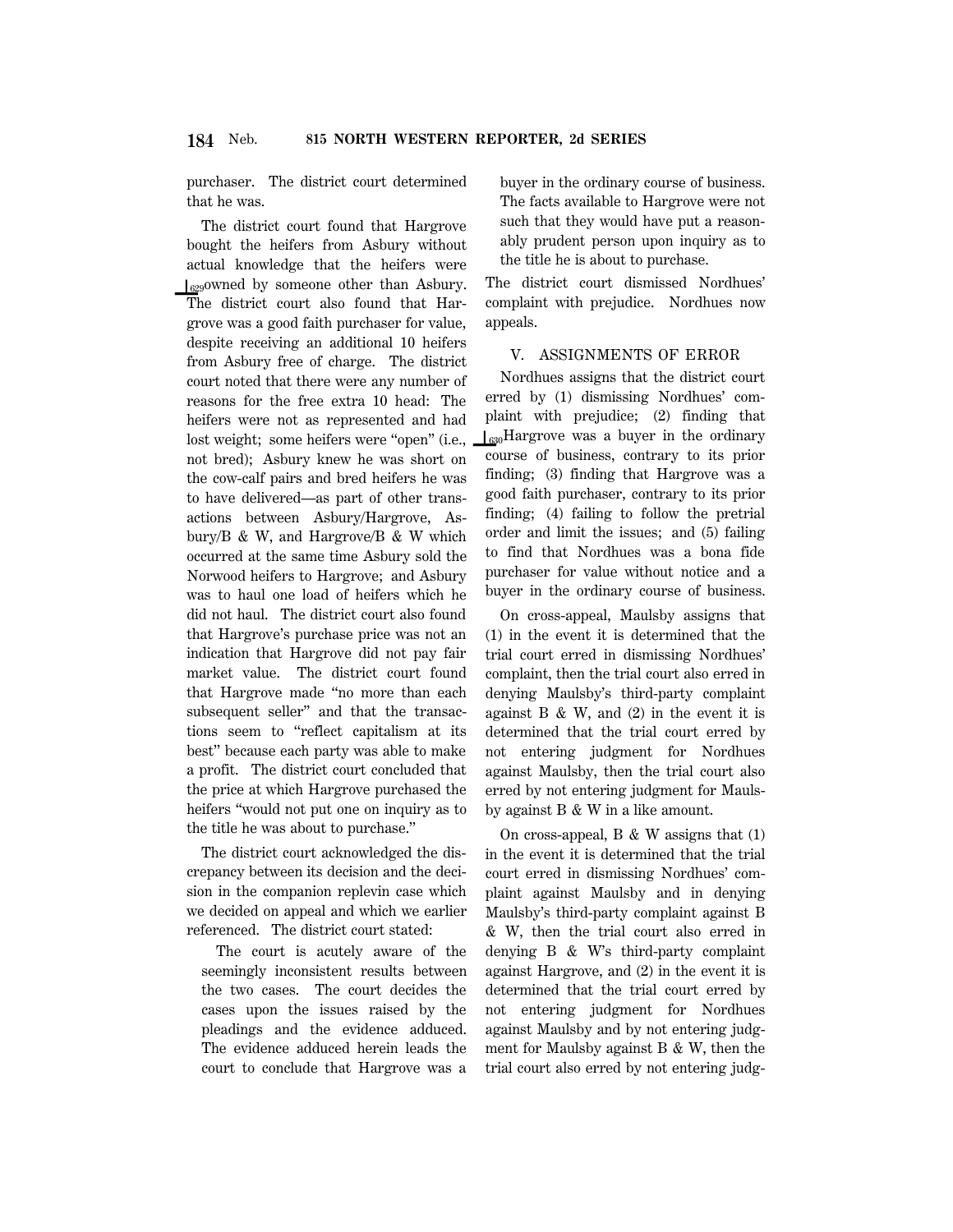#### **NORDHUES v. MAULSBY** Neb. 185 **Cite as 815 N.W.2d 175 (Neb.App. 2012)**

ment for B & W against Hargrove pursuant to the stipulation of the parties. In short, the appeal and cross-appeals determine who will end up holding ''an empty bag'' after the various transactions involving the heifers that Norwood bought at the Valentine auction.

### VI. STANDARD OF REVIEW

**[1]** The determination of rights under a contract is a law action. *Davenport Ltd. Partnership v. 75th & Dodge I, L.P.,* 279 Neb. 615, 780 N.W.2d 416 (2010).

**[2]** A suit for damages arising from breach of a contract presents an action at law. *Dutton–Lainson Co. v. Continental Ins. Co.,* 279 Neb. 365, 778 N.W.2d 433 (2010).

**[3–6]** In a bench trial of an action at law, the trial court is the sole judge of the credibility of the witnesses and the weight to be given their testimony. *Hooper v. Freedom Fin. Group,* 280 Neb. 111, 784 N.W.2d 437 (2010). An appellate court will not  $\int_{631}$ reevaluate the credibility of witnesses or reweigh testimony but will review the evidence for clear error. *Id.* Similarly, the trial court's factual findings in a bench trial of an action at law have the effect of a jury verdict and will not be set aside unless clearly erroneous. *Id.* In reviewing a judgment awarded in a bench trial of a law action, an appellate court does not reweigh evidence, but considers the evidence in the light most favorable to the successful party and resolves evidentiary conflicts in favor of the successful party, who is entitled to every reasonable inference deducible from the evidence. *Id.*

# VII. ANALYSIS

#### 1. RES JUDICATA

**[7]** Nordhues assigns that the district court erred in finding Hargrove was a buyer in the ordinary course of business and a good faith purchaser, contrary to the prior findings in the replevin case, and that these two issues are res judicata. Insofar as our record reveals, Nordhues raised the issue of res judicata for the first time at the appellate level, unless it was raised during summary judgment. But we do not have the motions for summary judgment, nor do we have the bill of exceptions of the summary judgment hearing neither of which did Nordhues request be made part of our record. Even though Nordhues' argument is so sketchy that it is questionable that he has complied with our requirement that an error be assigned and argued, we briefly address the issue.

**[8, 9]** It is well known that an issue not presented to or passed on by the trial court is not appropriate for consideration on appeal. *Robinson v. Dustrol, Inc.,* 281 Neb. 45, 793 N.W.2d 338 (2011). See, also, *Ballard v. Union Pacific RR. Co.,* 279 Neb. 638, 781 N.W.2d 47 (2010) (res judicata is affirmative defense which must ordinarily be pleaded to be available; and while appellate court may raise issue of res judicata sua sponte, it is infrequently done). We decline to consider the res judicata issues in the present appeal.

# 2. EXPANSION OF ISSUES FROM PRETRIAL ORDER

**[10]** Nordhues assigns, but does not specifically argue, that the trial court erred by failing to follow the pretrial order which  $\int_{632}$ identified only two issues: whether Nordhues was (1) a buyer in the ordinary course of business and (2) a good faith buyer. He further assigns, but does not specifically argue, that the trial court

erroneously injected additional issues of: A) whether Missouri law should be applied; B) whether the parties were merchants regarding the buying and selling of cattle; C) whether there is a conflict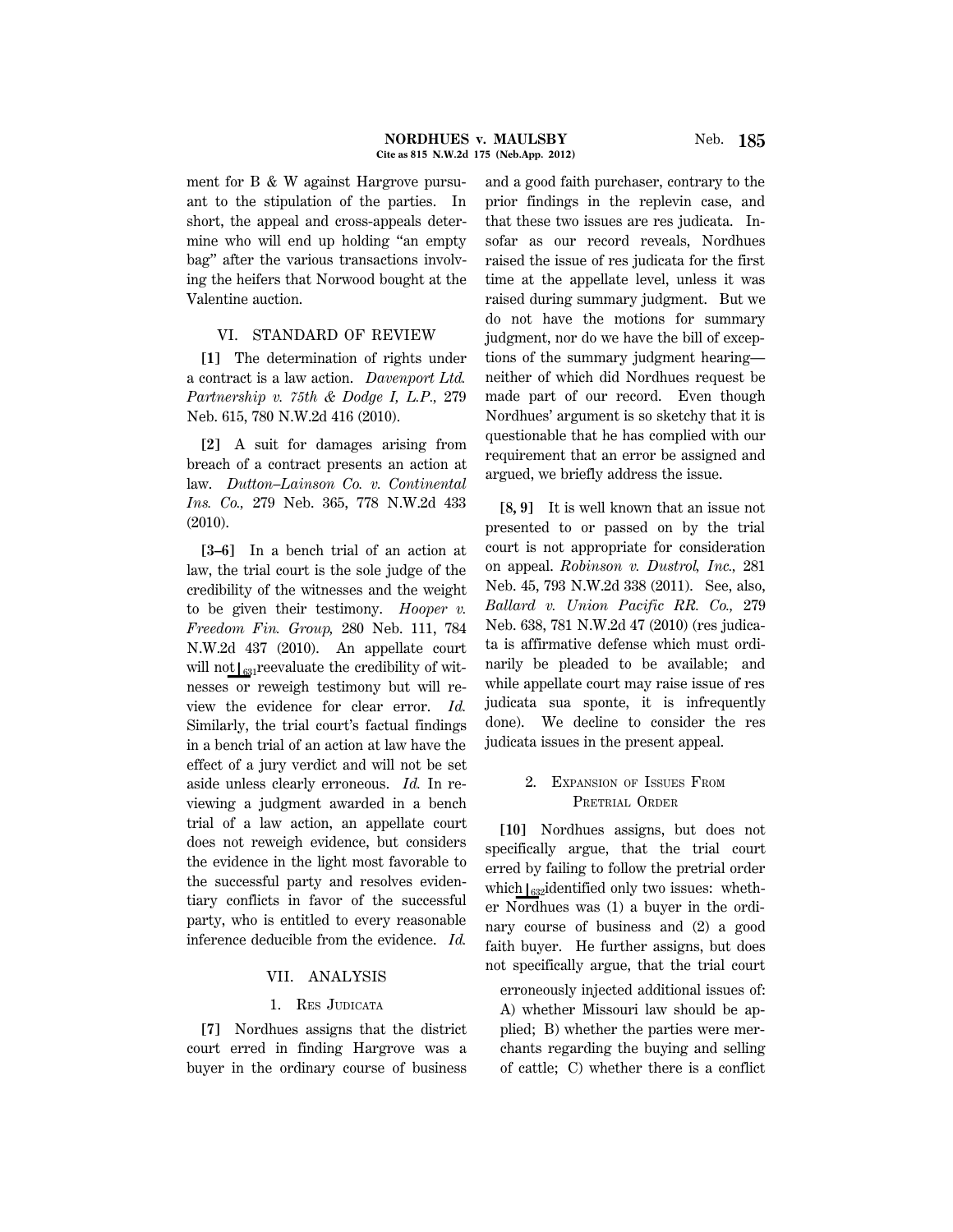in the laws of Missouri and Nebraska; D) whether this action is one of tort or contract; and E) whether the Restatement Second Conflict of Laws should be applied to resolve conflict rather than the two limited issues which were agreed upon by the parties and which were contained in the Pretrial Order. An alleged error must be both specifically assigned and specifically argued in the brief of the party asserting the error to be considered by an appellate court. *State v. McGhee,* 280 Neb. 558, 787 N.W.2d 700 (2010). Moreover, we note that the district court did not ''inject additional issues'' at trial; rather, it merely reiterated, nearly verbatim, its findings and holdings from its order denying summary judgment.

### 3. CONFLICT OF LAW

The district court in the instant case applied Missouri law, whereas in the companion replevin case, the district court applied Nebraska law. Given that Nordhues does not specifically argue his claim that the trial court wrongfully injected the issue of whether Missouri law should apply, we could consider the issue only under the plain error doctrine.

**[11, 12]** Although an appellate court ordinarily considers only those errors assigned and discussed in the briefs, the appellate court may, at its option, notice plain error. *Deterding v. Deterding,* 18 Neb.App. 922, 797 N.W.2d 33 (2011). See, also, *State v. Vela,* 279 Neb. 94, 777 N.W.2d 266 (2010). Plain error is error plainly evident from the record and of such a nature that to leave it uncorrected would result in damage to the integrity, reputation, or fairness of the judicial process. *Deterding v. Deterding, supra.*

It is clear that Nordhues can recover damages only if he did not receive ''good title'' to the livestock from Maulsby.  $\int_{633}$ The question of "good title" to the heifers begins with Asbury and Hargrove and whether each had the power to transfer title to the livestock—Asbury by entrustment and Hargrove as a good faith buyer in the ordinary course of business. All parties agree that if Hargrove had good title, then all subsequent purchasers, including Nordhues, also had good title.

Both Nebraska and Missouri have ties to this case. The cattle were purchased in Nebraska by Norwood, a Missouri resident. The cattle were delivered to Asbury's ranch in Missouri for care, and Asbury is a Missouri resident. Asbury sold the cattle to Hargrove, also a Missouri resident. Hargrove then sold the cattle to B & W, a Nebraska corporation. B & W had the cattle moved to Nebraska. The cattle were subsequently sold to Maulsby and then to Nordhues, both Nebraska residents. Thus, the question becomes: Does Nebraska or Missouri law apply? Accordingly, a conflict-of-law analysis must be performed.

### (a) Is There Actual Conflict in Law?

**[13, 14]** The first step in a conflict-oflaw analysis is to determine whether there is an actual conflict between the legal rules of different states. *Christian v. Smith,* 276 Neb. 867, 759 N.W.2d 447 (2008). An actual conflict exists when a legal issue is resolved differently under the law of two states. *Heinze v. Heinze,* 274 Neb. 595, 742 N.W.2d 465 (2007).

**[15]** The beginning point is Asbury and whether he had the power to transfer good title to Hargrove. This case is controlled by the U.C.C. The U.C.C. applies when the principal purpose of a transaction is the sale of goods, but does not apply when the contract is principally for services. *MBH, Inc. v. John Otte Oil & Propane,* 15 Neb. App. 341, 727 N.W.2d 238 (2007). Animals are goods under the U.C.C. See Neb. U.C.C. § 2–105(1) (Reissue 2001) (''goods''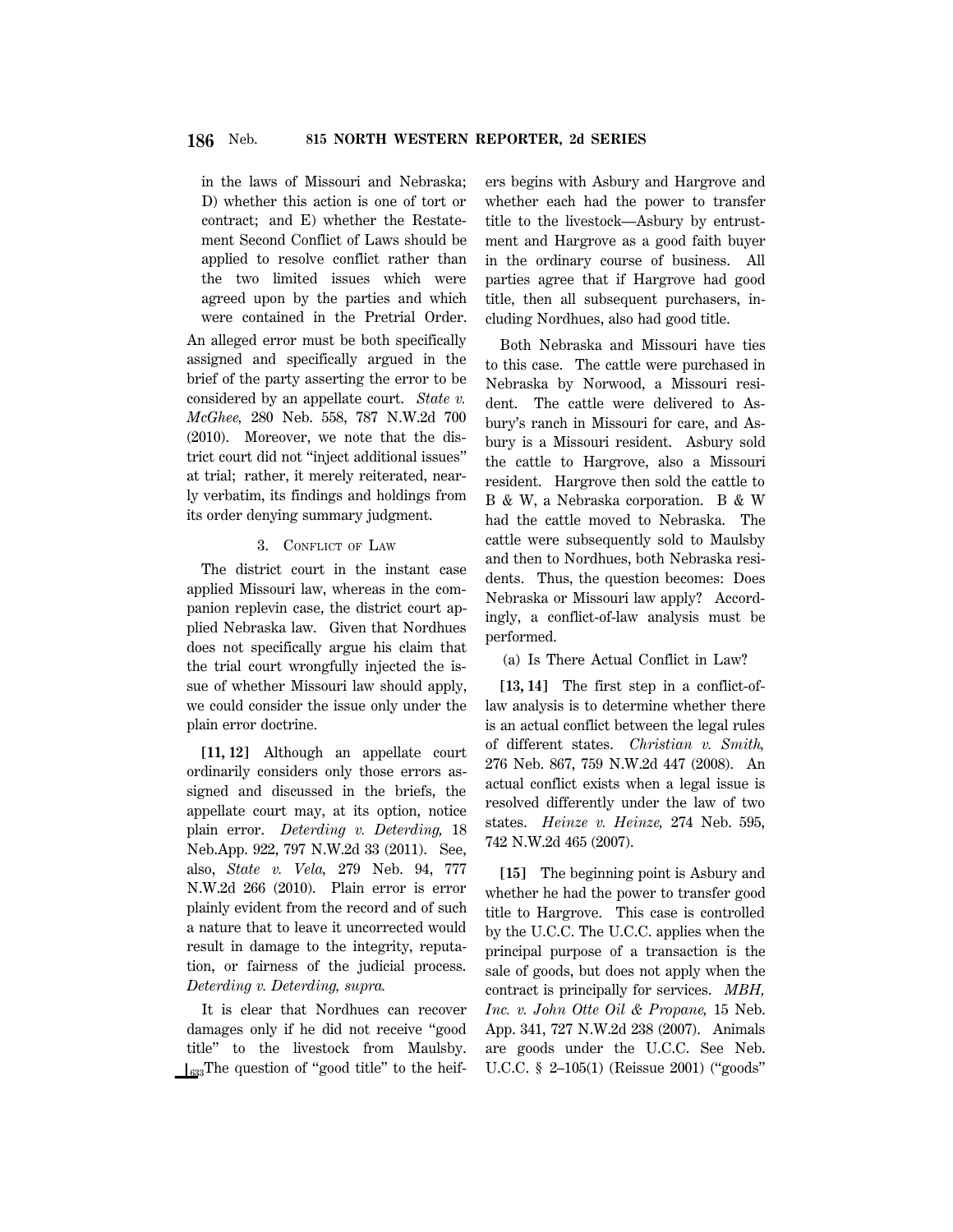means all things which are movable at time of identification to contract for sale and also includes unborn young of animals). Accord Mo. Ann. Stat. § 400.2– 105(1) (West 1994).

Both Nebraska and Missouri have statutes regarding the entrustment of goods to a merchant. Initially, we note that there is no question that all persons involved in these livestock  $\int_{634}$ transactions—from Norwood to Nordhues—were merchants under Nebraska and Missouri law. The term "merchant" is defined basically the same by both states. Merchant means a person who deals in goods of the kind or otherwise by his or her occupation holds himself or herself out as having knowledge or skill peculiar to the practices or goods involved in the transaction or to whom such knowledge or skill may be attributed by his or her employment of an agent or broker or other intermediary who by his or her occupation holds himself or herself out as having such knowledge or skill. Neb. U.C.C. § 2-104(1) (Cum.Supp.2010). Accord Mo. Ann. Stat. § 400.2–104(1) (West 1994). All persons involved in these livestock transactions were merchants because all are in the business of buying and selling cattle.

**[16]** The evidence is that Norwood entrusted 190 heifers to Asbury for care. Both Nebraska and Missouri use the same definition of entrusting:

''Entrusting'' includes any delivery and any acquiescence in retention of possession regardless of any condition expressed between the parties to the delivery or acquiescence and regardless of whether the procurement of the entrusting or the possessor's disposition of the goods have been such as to be larcenous under the criminal law.

Neb. U.C.C. § 2–403(3) (Reissue 2001). Accord Mo. Ann. Stat. § 400.2–403(3) (West 1994). Regarding entrustment of goods to a merchant, Nebraska provides: ''Any entrusting of possession of goods to a merchant *for purposes of sale* who deals in goods of that kind gives him or her power to transfer all rights of the entruster to a buyer in ordinary course of business.'' Neb. U.C.C. § 2–403(2) (emphasis supplied). Missouri provides: ''Any entrusting of possession of goods to a merchant who deals in goods of that kind gives him power to transfer all rights of the entruster to a buyer in ordinary course of business.'' Mo. Ann. Stat. § 400.2–403(2).

Clearly, there is an actual conflict between the legal rules of Nebraska and Missouri. Nebraska's statute limits the circumstances in which an entrustee merchant has the power to transfer rights to a buyer in the ordinary course of business,  $\int_{635}$ and Missouri's statute does not have the same limitations. In Nebraska, the entrustee merchant has the power to transfer rights only if the goods were delivered to the entrustee merchant ''for purposes of sale.'' It is undisputed that Norwood did not entrust the livestock to Asbury ''for purposes of sale.'' Therefore, the legal issue involved herein—whether Asbury could transfer good title to the heifers would be resolved differently depending upon which state's law is applied. Under Nebraska law, Asbury could not transfer good title to the heifers, but under Missouri law, he could.

# (b) Should Nebraska or Missouri Law Control?

Nebraska has adopted the Restatement (Second) of Conflict of Laws § 188 (1971). *Mertz v. Pharmacists Mut. Ins. Co.,* 261 Neb. 704, 625 N.W.2d 197 (2001). The Restatement, *supra* at 575, provides, in relevant part:

(1) The rights and duties of the parties with respect to an issue in contract are determined by the local law of the state which, with respect to that issue,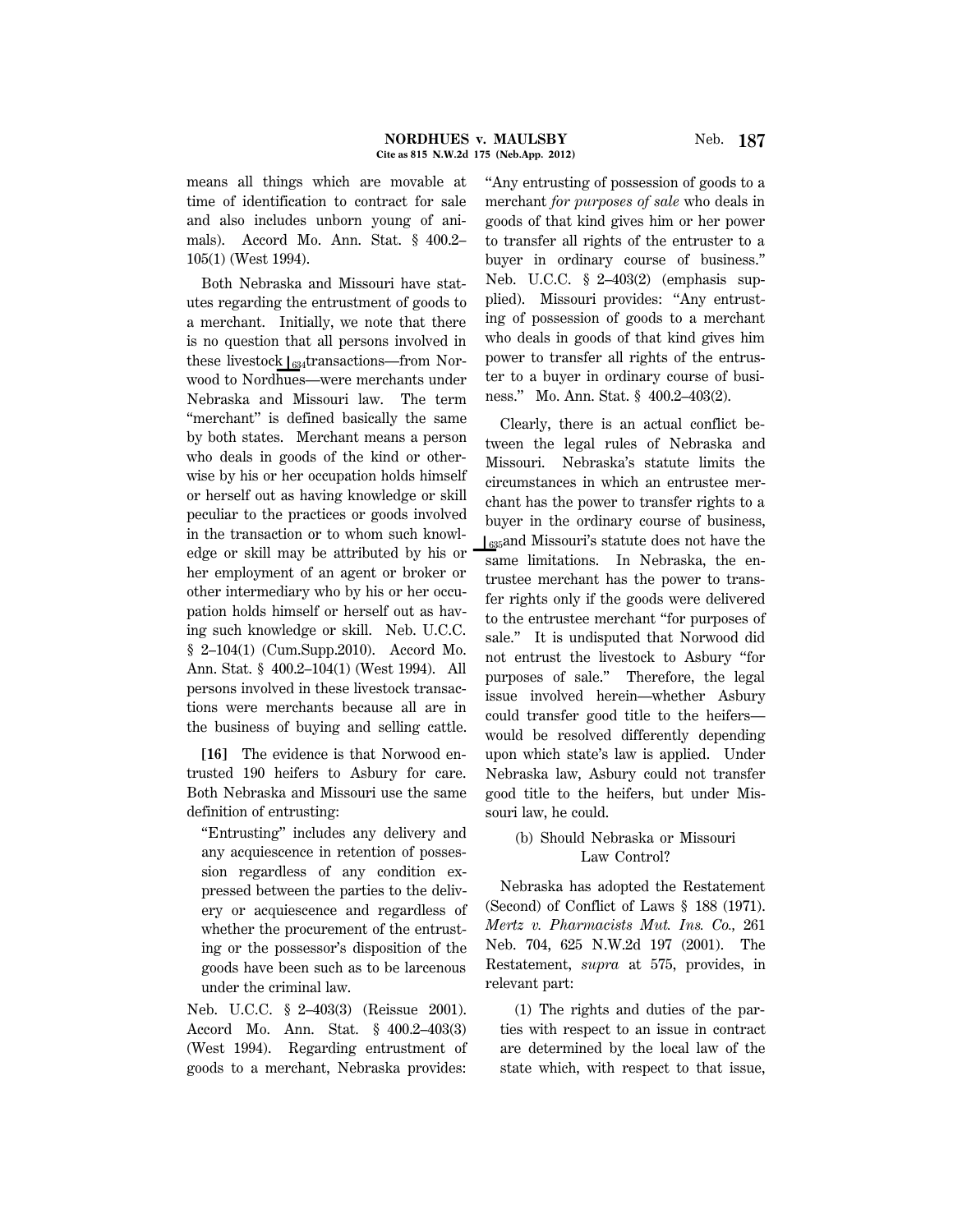has the most significant relationship to the transaction and the parties under the [general choice-of-law] principles stated in § 6.

(2) In the absence of an effective choice of law by the parties  $\ldots$  the contacts to be taken into account in applying the principles of § 6 to determine the law applicable to an issue include:

(a) the place of contracting,

(b) the place of negotiation of the contract,

(c) the place of performance,

(d) the location of the subject matter of the contract, and

(e) the domicil[e], residence, nationality, place of incorporation and place of business of the parties.

These contacts are to be evaluated according to their relative importance with respect to the particular issue.

And the Restatement, *supra,* § 6 at 10, referenced in § 188 above, pertains to choice-of-law principles and provides:

(1) A court, subject to constitutional restrictions, will follow a statutory directive of its own state on choice of law.

 $\log_6(2)$  When there is no such directive, the factors relevant to the choice of the applicable rule of law include

(a) the needs of the interstate and international systems,

(b) the relevant policies of the forum,

(c) the relevant policies of other interested states and the relative interests of those states in the determination of the particular issue,

(d) the protection of justified expectations,

(e) the basic policies underlying the particular field of law,

(f) certainty, predictability and uniformity of result, and

(g) ease in the determination and application of the law to be applied.

**[17]** We now consider the contacts in the instant case. Although Norwood purchased the cattle in Nebraska, they were delivered to Asbury's ranch in Missouri for care. Asbury subsequently sold Norwood's cattle to Hargrove, who in turn sold them to B & W—the transfers of cattle between Asbury/Hargrove and Hargrove/B & W were virtually simultaneous. It is undisputed that the place of contracting between Norwood/Asbury, Asbury/Hargrove, and Hargrove/B & W was in Missouri. At the time of these transactions, the cattle were in Missouri, and thus, these contracts were all performed in Missouri. Furthermore, Norwood, Asbury, and Hargrove were all residents of Missouri. Thus, Missouri had the most significant relationship to the transactions and the parties mentioned above. And there is nothing in the general principles of the Restatement's § 6 that indicates Nebraska law should be applied to the Missouri transactions. Accordingly, the district court did not commit plain error in determining that Missouri has the most significant relationship to the transactions and the parties mentioned above and that Missouri law should be applied to those transactions. We recognize that B & W was a Nebraska corporation and that Maulsby and Nordhues were Nebraska residents, and the cattle eventually were returned to Nebraska. Nonetheless, it is the first two transactions, Norwood/Asbury and then Asbury/Hargrove, which are determinative for our conflict-of-law analysis.

 $[18]$   $\frac{1}{637}$ We recognize that applying Missouri law to the instant case is seemingly inconsistent with what occurred in the companion replevin case. In that case, the district court applied Nebraska law and concluded that because neither Asbury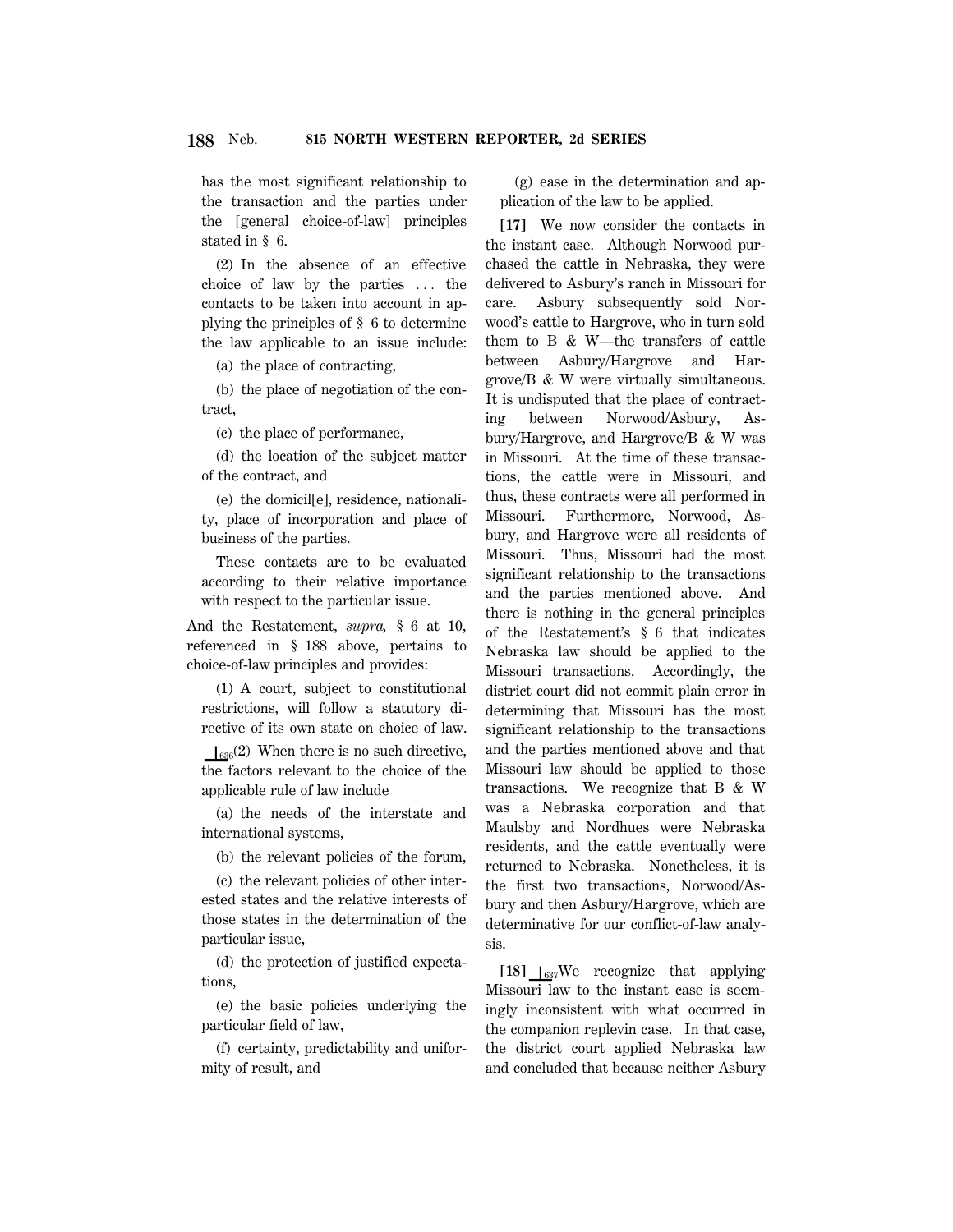nor Hargrove acquired valid title to the heifers, neither one had power to transfer valid title to the subsequent purchasers, including Nordhues. On appeal to this court, Nordhues argued that Missouri law should have controlled. In our memorandum opinion deciding that appeal, we noted that the conflict-of-law issue was not raised to the district court, either in pleadings or in arguments at hearings. In fact, our memorandum opinion recites that

the arguments at the hearings on the summary judgment and motion to alter or amend the summary judgment did not raise the issue of the applicability of Missouri law; rather, the arguments clearly referred to the Nebraska version of [U.C.C] § 2–403 and whether the cattle were delivered ''for purposes of sale.''

*Norwood v. Nordhue,* No. A–09–1025, 2010 WL 2902345 at \*5 (Neb.App. July 13, 2010) (selected for posting to court Web site). That fact is significant because "[t]he rule is that, in the absence of pleading and proof to the contrary, Nebraska courts presume that the law of the foreign jurisdiction which should be applied is the same as the Nebraska law, as to Constitution, statutes, and case law.'' *Forshay v. Johnston,* 144 Neb. 525, 13 N.W.2d 873 (1944) (syllabus of the court). We further noted that in his appellate brief, Nordhues did not specifically assign error to any alleged failure by the district court to apply Missouri law, and we declined to apply the plain error doctrine to the conflict-of-law issue.

In the instant case, however, the conflict-of-law issue was pled and subsequently addressed by the district court. Nordhues did not properly assign and argue the conflict-of-law issue in his brief to this court. Nonetheless, in the instant case, the district court was asked to apply Missouri law and did so, and as explained above, Missouri law was the applicable law. The appeal in *Norwood v. Nordhue, supra,* was decided on the issues properly presented for appellate review. In the present case, no party has properly assigned and argued error to the  $\int_{638}$ application of Missouri law, which, in any event, was the applicable law.

(c) Application of Missouri Law

### *(i) Norwood/Asbury Transaction*

**[19]** The district court found that Norwood delivered his heifers to Asbury for him to care for them. The evidence in the record supports this finding. See *In re Guardianship of Elizabeth H.,* 17 Neb. App. 752, 771 N.W.2d 185 (2009) (appellate court, in reviewing judgment for errors appearing on record, will not substitute its factual findings for those of lower court where competent evidence supports those findings). It is undisputed that Norwood and Asbury were merchants with regard to cattle. Under Missouri law, by entrusting the heifers to Asbury, Norwood gave Asbury the power to transfer all of Norwood's rights in the heifers to a buyer in the ordinary course of business. See Mo. Ann. Stat. § 400.2–403(2) (any entrusting of possession of goods to merchant who deals in goods of that kind gives him power to transfer all rights of entruster to buyer in ordinary course of business).

#### *(ii) Asbury/Hargrove Transaction*

**[20]** Therefore, we now turn to whether Hargrove was a buyer in the ordinary course of business. Missouri defines a ''buyer in the ordinary course of business'' as

a person that buys goods in good faith and without knowledge that the sale violates the rights of another person in the goods, and in the ordinary course from a person, other than a pawnbroker, in the business of selling goods of that kind. A person buys goods in the ordinary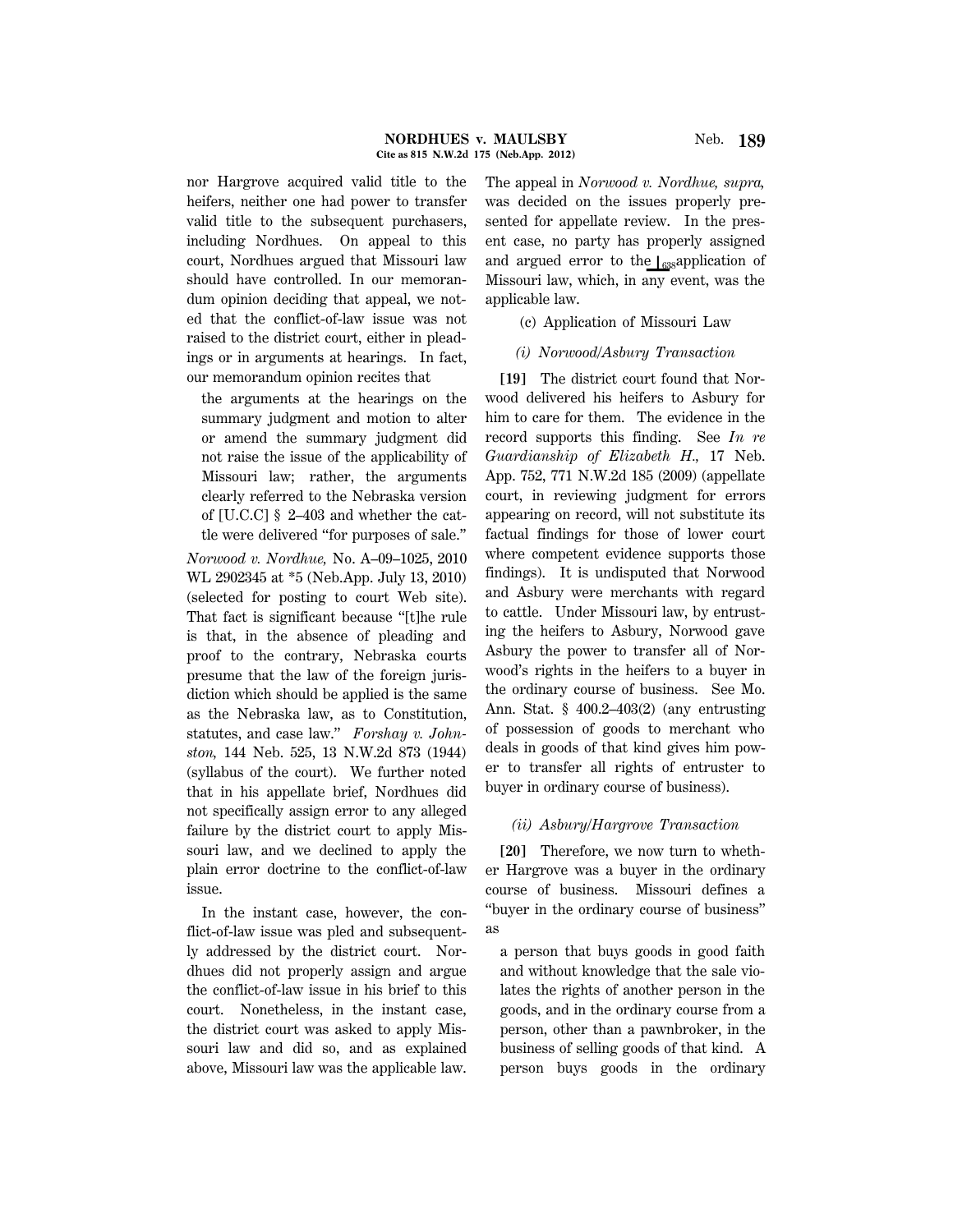course if the sale to the person comports with the usual or customary practices in the kind of business in which the seller is engaged or with the seller's own usual or customary practices.

Mo. Ann. Stat. § 400.1–201(9) (West Cum. Supp.2012). Incidentally, we note that Nebraska law is in accord. See Neb. U.C.C. § 1-201(9) (Cum.Supp.2010). ''Good faith'' in the case of a merchant means honesty in fact and the observance of reasonable commercial standards of fair dealing  $\int_{639}$ in the trade. Mo. Ann. Stat. § 400.2–103(1)(b) (West Cum.Supp.2012). Accord Neb. U.C.C. § 2–103(1)(b) (Cum. Supp.2010).

**[21, 22]** ''[A] bona fide purchaser [is] one who pays a valuable consideration, has no notice of outstanding rights of others and who acts in good faith.'' *J.C. Equipment, Inc. v. Sky Aviation, Inc.,* 498 S.W.2d 73, 76 (Mo.App.1973). ''The necessary notice referred to may be imparted to a prospective purchaser by actual or constructive notice of facts which would place a reasonably prudent person upon inquiry as to the title he is about to purchase.'' *Id.* See, also, Mo. Ann. Stat. § 400.1– 201(25) (person has ''notice'' of fact when person has actual knowledge of it or from all facts and circumstances known to him or her at time in question he or she has reason to know that it exists).

Hargrove gave a deposition in the replevin case that we have mentioned, and that deposition was also received into evidence in the instant case. In his deposition, Hargrove testified that Asbury ''represented'' that he owned the heifers. And in an affidavit prepared in the instant case, which was also received into evidence, Hargrove stated that he believed Asbury owned the heifers. Furthermore, Hargrove testified that he had known Asbury for 20 years and had done cattle transactions with him on previous occasions. Hargrove testified that he never had a title issue in any of his prior cattle transactions with Asbury. Thus, we find no error in the district court's finding that Hargrove bought the heifers from Asbury without actual knowledge that the heifers were owned by someone other than Asbury. See *In re Guardianship of Elizabeth H.,* 17 Neb.App. 752, 771 N.W.2d 185 (2009) (appellate court, in reviewing judgment for errors appearing on record, will not substitute its factual findings for those of lower court where competent evidence supports those findings). However, we must also look at whether Hargrove had constructive notice, meaning from all the facts and circumstances known to him at the time in question, he had reason to know that there was a problem with Asbury's title to the heifers.

# $\int_{640}$ a. Hargrove's Purchase Price

Asbury initially wanted to sell Hargrove 140 head of bred heifers for \$900 per head. However, Hargrove ultimately purchased the heifers for \$842.85 per head. The district court found that according to the evidence, the final contract entered into was the result of negotiations between the parties. The district court also said: ''The evidence does not persuade the court that Hargrove should have been put on notice regarding the title he received because he was able to dicker and buy the heifers at a lower price than first offered by Asbury.'' We agree.

Testimony from Hargrove disclosed two different reasons for the reduction in price: Asbury's need for money and the condition of the heifers' eyes. In his deposition in the companion replevin case, Hargrove testified that Asbury lowered the price in order to get his money "right now.'' At trial, Hargrove testified that Asbury needed the money for a separate cattle deal in Iowa. And the evidence discloses that Asbury received payment 2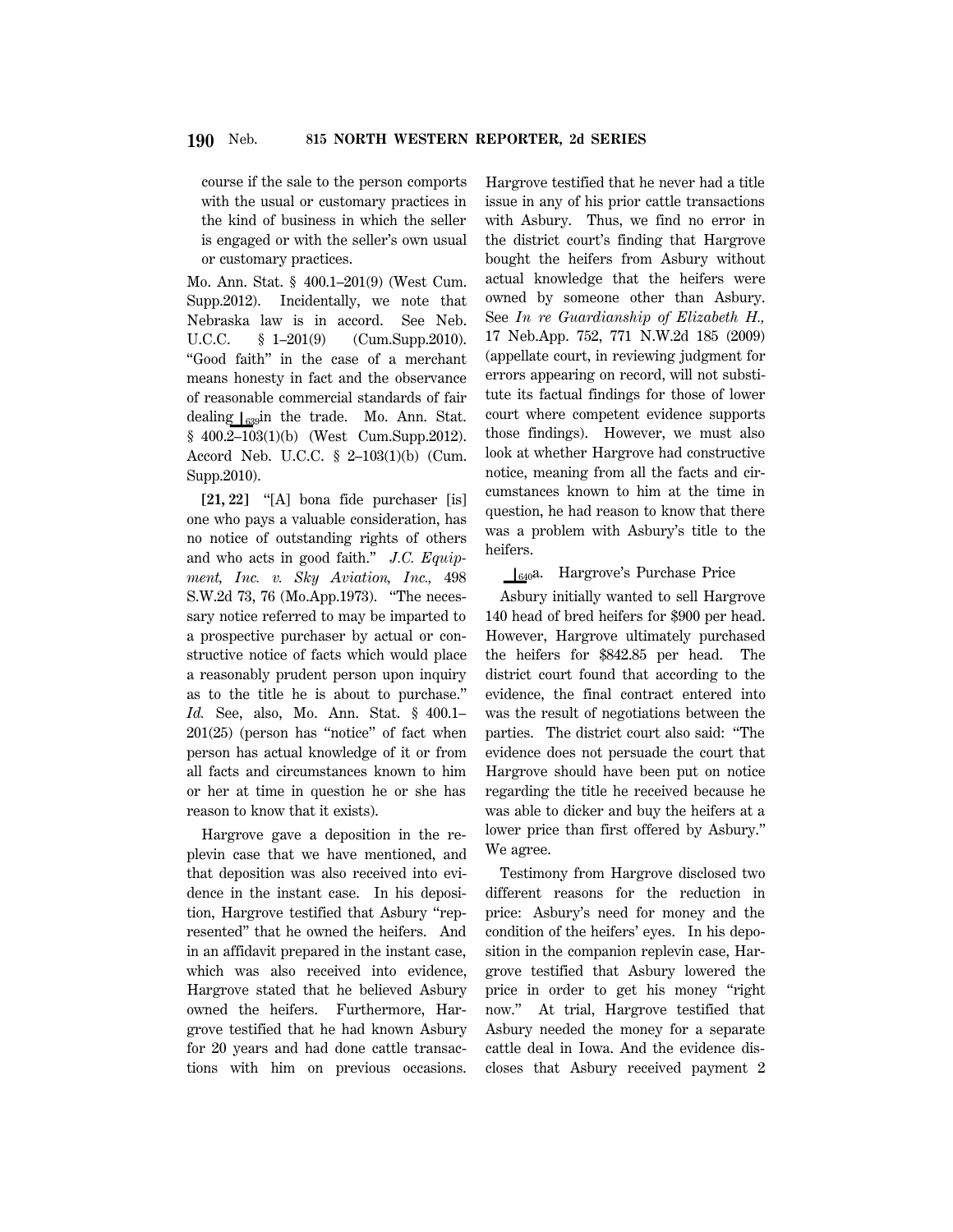weeks prior to delivery of the heifers supporting the notion that Asbury needed money "right now." Additionally, at trial in the instant case, Hargrove testified that when he first looked at the cattle in mid-July, he mentioned to Asbury that he was good faith concerning the Asbury/Hargrove transaction. However, there were other cattle transactions between Asbury/Hargrove, Asbury/B & W, and Hargrove/B & W all occurring at the same time. We summarize the transactions as

follows:

- 1 Asbury/Hargrove: Asbury contracted to sell Hargrove 140 heifers for \$842.85 each, for a total of \$118,000.
- $\bullet$  Hargrove/B & W: Hargrove contracted to sell B & W those same 140 heifers for \$900 each, for a total of \$126,000.
- 1 Asbury/Hargrove: Asbury contracted to sell Hargrove 70 Angus cow-calf pairs for \$1,000 each, for a total of \$70,000.
- $\bullet$  Hargrove/B & W: Hargrove contracted to sell B & W the same 70 Angus cow-calf pairs for \$1,000 each, for a total of \$70,000.
- $\bullet$  Asbury/B & W: Asbury contracted to sell B & W \$75,000 worth of bred heifers at \$800 each.

Clearly, these folks were ''cattle dealers.'' The total payments to Asbury were \$263,000. All payments were made to Asbury before anyone took possession of any of the cattle. The district court found: ''Asbury had to have known he was short on the number of cattle he had contracted to sell and for which he had already received payment on the date of the delivery of the heifers.'' On August 14, 2008, Asbury delivered 150 heifers. The next day, he delivered 26 cow-calf pairs and 52 dry cows. The total value of the livestock delivered was \$179,000. The district court found that Hargrove and B & W were short \$84,000 worth of livestock, after including the extra 10 heifers. On September 2, Asbury wrote Hargrove a  $\int_{642}$ check for \$84,000, but the check was returned for insufficient funds. Subsequently, on Octo-

# $\vert_{641}$ b. Extra 10 Head of Heifers Hargrove contracted to buy 140 bred

parties.

concerned because some of the heifers had ''blue eyes''—Hargrove testified that if left untreated, the heifer can lose one or both of its eyes, which would make the heifer harder to sell or lower its value. Hargrove testified that Asbury assured him that the eyes were being treated. Hargrove testified that he did not have an agreement to purchase the livestock when he left Asbury in mid-July. Hargrove testified that Asbury called him ''a few days, maybe a week'' later and said he would take less for the heifers. Hargrove testified that based on the quality and condition of the livestock he bought, \$842.85 per head was in the "fair market value range." Based on our review of the record, the evidence was insufficient to show that Hargrove should have been put on notice regarding the title to the cattle because the price of the heifers was lowered. We find no error in the district court's determination that the final contract entered into was the result of negotiations between the

heifers, each weighing 875 to 900 pounds, from Asbury for \$842.85 per head. The evidence shows that at the time the heifers were sorted and loaded, Asbury allowed Hargrove to take another 10 head for no additional charge. We point out the evidence shows that the B & W representative was present and participated in the sorting and loading and that B & W essentially took possession of the heifers, including the extra 10 head, from Hargrove at the same moment that Hargrove took possession of the heifers from Asbury. These facts alone might give rise to a question of